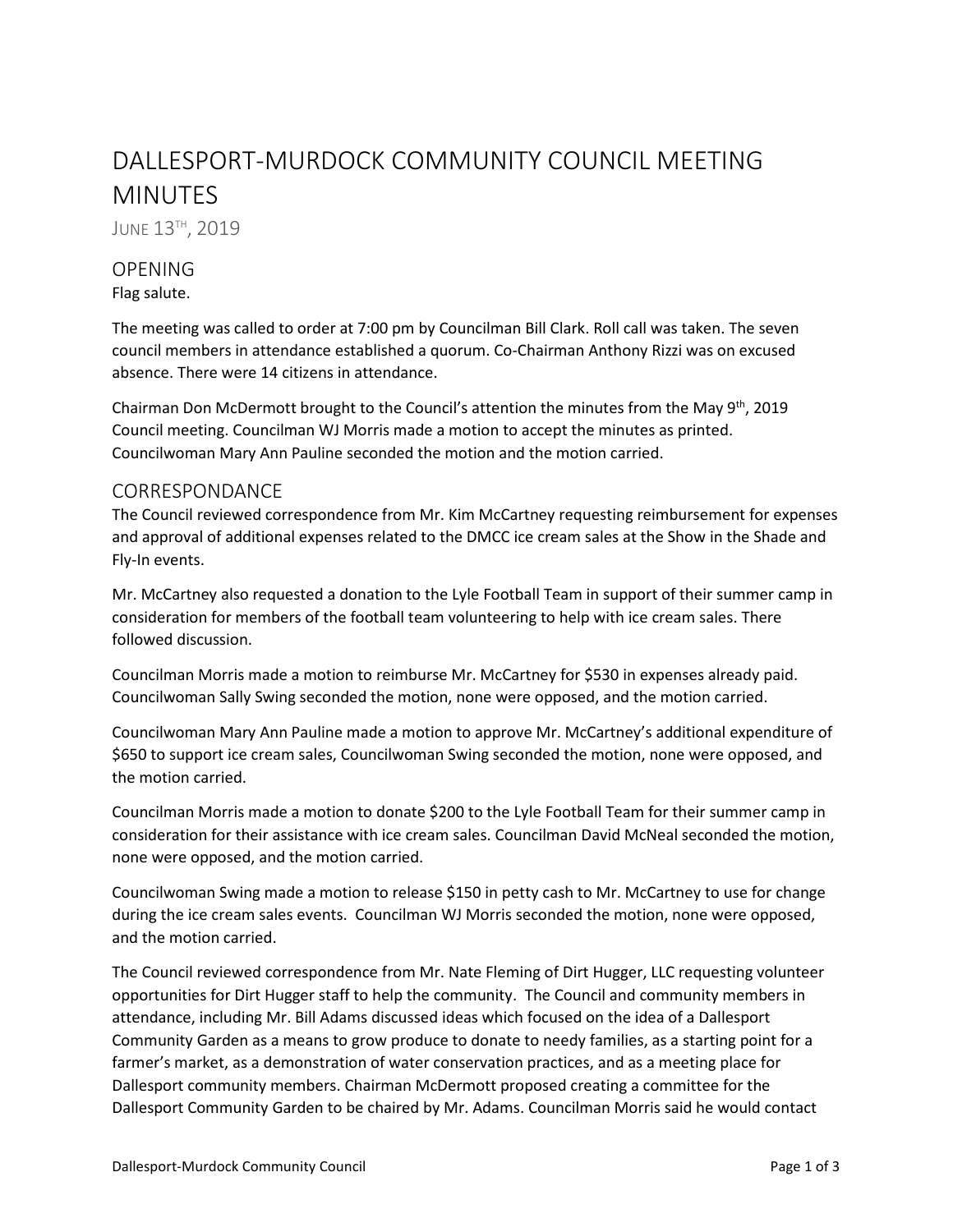Mr. Fleming. Councilman Morris made a motion to add discussion of the Community Garden to upcoming Council agendas. Councilwoman Pauline seconded the motion, none were opposed, and the motion carried.

The Council reviewed a letter from Bank of the West detailing minimum balance requirements to avoid fees. The Council discussed that it generally meets these requirements, including the minimum balance requirement, but will consider them when deciding on Council expenses.

The Council discussed vehicle renewal letters from the Washington Department of Licensing for two Council trailers, plates 1089QD and 3925WR. The Council discussed the merits of a one-time lump payment rather than annual renewal fees, but decided against the one-time lump payment. The Council discussed including a suggested park donation, but decided against making this donation. Councilman Morris made a motion to pay \$77.50 for renewal of both plates, not to include the park donation. Councilwoman Pauline seconded the motion, none were opposed, and the motion carried.

A brief Treasurer's report was made by Councilwoman Swing. Chairman McDermott approved the report.

## PUBLIC RELATIONS No public relations were discussed.

### WATER DISTRICT

Councilman McNeal and Councilman Morris summarized a recent Water District Meeting and summarized the topics discussed including discussion of a recent notice mailed to most Dallesport Community members criticizing Dallesport Water District management. An upcoming comprehensive 360 audit scheduled for August was discussed. Councilman Morris invited community members to attend a Dallesport Water District budget review meeting Wednesday June 26<sup>th</sup> at 6:00PM in the Community Center. The Council suggested letting the Water District use the DMCC website to post meeting minutes and other materials to promote transparency and community engagement.

# LYLE SCHOOL DISTRICT

The status of Sagetech executing it's option to purchase the Dallesport School property was discussed, and is on-going.

# OPEN DMCC POSITIONS

Councilman Hotchkiss anticipates resigning from the council and related duties after the July DMCC meeting.

A Dallesport community member in attendance, Angie Jenkins, announced her interest in becoming a council member and presented her resume and qualifications. Councilman Morris made a motion to appoint Mrs. Jenkins to an interim position on the Council, Councilman McNeal seconded the motion, none were opposed, and the motion carried.

# BYLAW COMMITTEE

Bylaw Committee Chairman McNeal mentioned the committee is awaiting printing services to proceed.